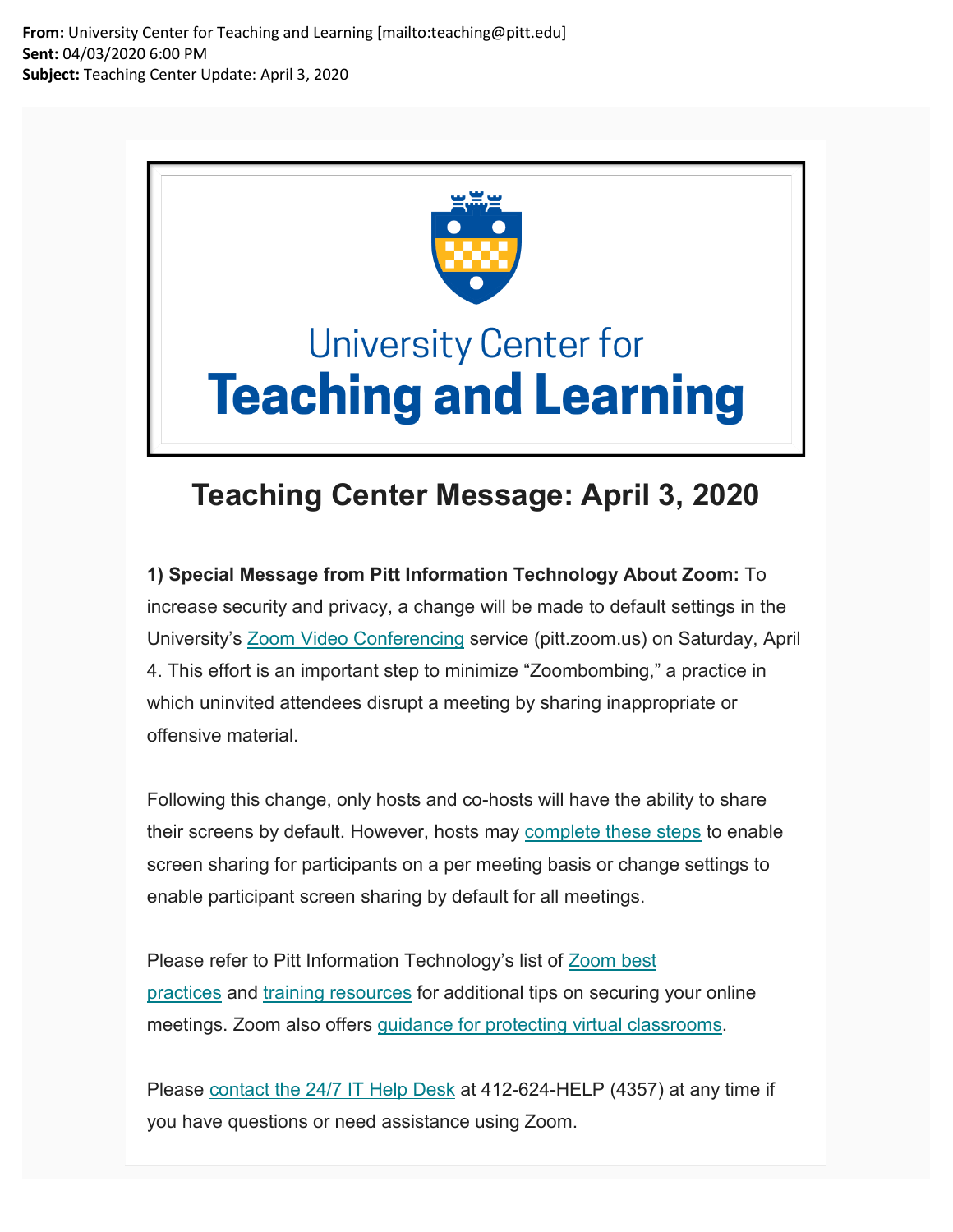**2) The Student Opinion of Teaching Surveys will begin on Monday, April 6, and end Sunday, April 19**. A set of four questions will be automatically applied to each survey to ask students about their experience in transitioning to remote learning. Remind your students to complete the evaluation and provide input. Please visit the [Office of Measurement and Evaluation of Teaching](https://nam05.safelinks.protection.outlook.com/?url=https%3A%2F%2Fpitt.us11.list-manage.com%2Ftrack%2Fclick%3Fu%3D7ffe6d64cc382ff1672f20448%26id%3D1c3f212971%26e%3Dde6041e250&data=02%7C01%7Cjoeg%40pitt.edu%7Ca8dac1807d724d1cb84c08d7d81bb792%7C9ef9f489e0a04eeb87cc3a526112fd0d%7C1%7C0%7C637215485867010383&sdata=byPVD75Ds8yiWxa9Sth8KS%2FfZMF1rJgVMeAra7EDO9Q%3D&reserved=0)  [\(OMET\) web page](https://nam05.safelinks.protection.outlook.com/?url=https%3A%2F%2Fpitt.us11.list-manage.com%2Ftrack%2Fclick%3Fu%3D7ffe6d64cc382ff1672f20448%26id%3D1c3f212971%26e%3Dde6041e250&data=02%7C01%7Cjoeg%40pitt.edu%7Ca8dac1807d724d1cb84c08d7d81bb792%7C9ef9f489e0a04eeb87cc3a526112fd0d%7C1%7C0%7C637215485867010383&sdata=byPVD75Ds8yiWxa9Sth8KS%2FfZMF1rJgVMeAra7EDO9Q%3D&reserved=0) for more information.

## **3) The Teaching Center has launched several new virtual workshops for the week of April 6 to further assist with the transition to remote learning.**

- April 6, 11 a.m.-Noon: Creating and Using Rubrics for Remote Delivery **[Courses](https://nam05.safelinks.protection.outlook.com/?url=https%3A%2F%2Fpitt.us11.list-manage.com%2Ftrack%2Fclick%3Fu%3D7ffe6d64cc382ff1672f20448%26id%3D943846bedc%26e%3Dde6041e250&data=02%7C01%7Cjoeg%40pitt.edu%7Ca8dac1807d724d1cb84c08d7d81bb792%7C9ef9f489e0a04eeb87cc3a526112fd0d%7C1%7C0%7C637215485867010383&sdata=8UKE56WN4RYD3cs4yHj%2FtjQxTQPTiwsLXDTgDHoU5w8%3D&reserved=0)**
- April 6, 2-3 p.m.: [Conducting Exams in Blackboard](https://nam05.safelinks.protection.outlook.com/?url=https%3A%2F%2Fpitt.us11.list-manage.com%2Ftrack%2Fclick%3Fu%3D7ffe6d64cc382ff1672f20448%26id%3Dd76ef2cbe3%26e%3Dde6041e250&data=02%7C01%7Cjoeg%40pitt.edu%7Ca8dac1807d724d1cb84c08d7d81bb792%7C9ef9f489e0a04eeb87cc3a526112fd0d%7C1%7C0%7C637215485867020374&sdata=oH23iyWXQ0ULj%2BrDjIX3x8OFCWBSLabEVLhGRPyiymQ%3D&reserved=0)
- April 7, Noon-1 p.m.: [Essentials of Remote Grading and Feedback](https://nam05.safelinks.protection.outlook.com/?url=https%3A%2F%2Fpitt.us11.list-manage.com%2Ftrack%2Fclick%3Fu%3D7ffe6d64cc382ff1672f20448%26id%3D0f22a13715%26e%3Dde6041e250&data=02%7C01%7Cjoeg%40pitt.edu%7Ca8dac1807d724d1cb84c08d7d81bb792%7C9ef9f489e0a04eeb87cc3a526112fd0d%7C1%7C0%7C637215485867020374&sdata=14J3Xpmp9hgURFSEalTmfTJEEUmmxUJVYBpqq79P5fM%3D&reserved=0)
- April 7, 6-7 p.m.: Creating and Using Rubrics for Remote Delivery **[Courses](https://nam05.safelinks.protection.outlook.com/?url=https%3A%2F%2Fpitt.us11.list-manage.com%2Ftrack%2Fclick%3Fu%3D7ffe6d64cc382ff1672f20448%26id%3D47eb14ac96%26e%3Dde6041e250&data=02%7C01%7Cjoeg%40pitt.edu%7Ca8dac1807d724d1cb84c08d7d81bb792%7C9ef9f489e0a04eeb87cc3a526112fd0d%7C1%7C0%7C637215485867020374&sdata=IAeaSggWmQ8oQ4kKFsjXNCWrxFmcH2lhb9g6eYT58eY%3D&reserved=0)**
- April 8, 10:30-11:30 a.m.: [Creating Scaffolded Projects for Remote](https://nam05.safelinks.protection.outlook.com/?url=https%3A%2F%2Fpitt.us11.list-manage.com%2Ftrack%2Fclick%3Fu%3D7ffe6d64cc382ff1672f20448%26id%3D7f5d73e786%26e%3Dde6041e250&data=02%7C01%7Cjoeg%40pitt.edu%7Ca8dac1807d724d1cb84c08d7d81bb792%7C9ef9f489e0a04eeb87cc3a526112fd0d%7C1%7C0%7C637215485867030376&sdata=6g4giD%2B3aPtJ6r4Z1HBPu8x%2B0PZvAdwA8M3YKreyPg0%3D&reserved=0)  [Delivery Courses](https://nam05.safelinks.protection.outlook.com/?url=https%3A%2F%2Fpitt.us11.list-manage.com%2Ftrack%2Fclick%3Fu%3D7ffe6d64cc382ff1672f20448%26id%3D7f5d73e786%26e%3Dde6041e250&data=02%7C01%7Cjoeg%40pitt.edu%7Ca8dac1807d724d1cb84c08d7d81bb792%7C9ef9f489e0a04eeb87cc3a526112fd0d%7C1%7C0%7C637215485867030376&sdata=6g4giD%2B3aPtJ6r4Z1HBPu8x%2B0PZvAdwA8M3YKreyPg0%3D&reserved=0)
- April 8, 1-2 p.m.: [Assessing Student Learning with Presentations](https://nam05.safelinks.protection.outlook.com/?url=https%3A%2F%2Fpitt.us11.list-manage.com%2Ftrack%2Fclick%3Fu%3D7ffe6d64cc382ff1672f20448%26id%3D1c55c14fab%26e%3Dde6041e250&data=02%7C01%7Cjoeg%40pitt.edu%7Ca8dac1807d724d1cb84c08d7d81bb792%7C9ef9f489e0a04eeb87cc3a526112fd0d%7C1%7C0%7C637215485867030376&sdata=FfiX%2BIkvP1UGdf5Bm4oudVERolXHwJv8O9jg%2FLI49zM%3D&reserved=0)
- April 8, 7-8 p.m.: [Assessing Student Learning with Presentations](https://nam05.safelinks.protection.outlook.com/?url=https%3A%2F%2Fpitt.us11.list-manage.com%2Ftrack%2Fclick%3Fu%3D7ffe6d64cc382ff1672f20448%26id%3Dccc181b660%26e%3Dde6041e250&data=02%7C01%7Cjoeg%40pitt.edu%7Ca8dac1807d724d1cb84c08d7d81bb792%7C9ef9f489e0a04eeb87cc3a526112fd0d%7C1%7C0%7C637215485867040364&sdata=9LR1fAMDVEDA0jgkBZDLldfS5lbJYjVNq%2BEdOKpMqgI%3D&reserved=0)
- April 9, 1-2 p.m.: Creating and Using Rubrics for Remote Delivery **[Courses](https://nam05.safelinks.protection.outlook.com/?url=https%3A%2F%2Fpitt.us11.list-manage.com%2Ftrack%2Fclick%3Fu%3D7ffe6d64cc382ff1672f20448%26id%3D646dbd38fb%26e%3Dde6041e250&data=02%7C01%7Cjoeg%40pitt.edu%7Ca8dac1807d724d1cb84c08d7d81bb792%7C9ef9f489e0a04eeb87cc3a526112fd0d%7C1%7C0%7C637215485867040364&sdata=Fh7b5xXtOuKFsAcFJLTuhsJdS465JgEBstUObb2eL5c%3D&reserved=0)**
- April 9, 3-4 p.m.: [Conducting Exams in Blackboard](https://nam05.safelinks.protection.outlook.com/?url=https%3A%2F%2Fpitt.us11.list-manage.com%2Ftrack%2Fclick%3Fu%3D7ffe6d64cc382ff1672f20448%26id%3Dad490000e8%26e%3Dde6041e250&data=02%7C01%7Cjoeg%40pitt.edu%7Ca8dac1807d724d1cb84c08d7d81bb792%7C9ef9f489e0a04eeb87cc3a526112fd0d%7C1%7C0%7C637215485867050360&sdata=ig8JEhacuCgO4wjZRP3Pyzs85HUcL5laWKTB5u1oLMY%3D&reserved=0)
- April 9, 6-7 p.m.: [Essentials of Remote Grading and Feedback](https://nam05.safelinks.protection.outlook.com/?url=https%3A%2F%2Fpitt.us11.list-manage.com%2Ftrack%2Fclick%3Fu%3D7ffe6d64cc382ff1672f20448%26id%3D8eae3c5766%26e%3Dde6041e250&data=02%7C01%7Cjoeg%40pitt.edu%7Ca8dac1807d724d1cb84c08d7d81bb792%7C9ef9f489e0a04eeb87cc3a526112fd0d%7C1%7C0%7C637215485867050360&sdata=SSTikDCoNIk6eYJvZLo%2BcSUnKH%2FrgQ8NrdJo2S1KpE8%3D&reserved=0)
- April 10, 10:30-11:30 a.m.: Assessing Student Learning with **[Presentations](https://nam05.safelinks.protection.outlook.com/?url=https%3A%2F%2Fpitt.us11.list-manage.com%2Ftrack%2Fclick%3Fu%3D7ffe6d64cc382ff1672f20448%26id%3D2c77d33b9e%26e%3Dde6041e250&data=02%7C01%7Cjoeg%40pitt.edu%7Ca8dac1807d724d1cb84c08d7d81bb792%7C9ef9f489e0a04eeb87cc3a526112fd0d%7C1%7C0%7C637215485867060361&sdata=%2BfAWjwj4Ek63lsvmQQU3vYIZHHTWN7De7uxcGVEPBXg%3D&reserved=0)**
- April 10, 1-2 p.m.: [Conducting Exams in Blackboard](https://nam05.safelinks.protection.outlook.com/?url=https%3A%2F%2Fpitt.us11.list-manage.com%2Ftrack%2Fclick%3Fu%3D7ffe6d64cc382ff1672f20448%26id%3Df5d0125401%26e%3Dde6041e250&data=02%7C01%7Cjoeg%40pitt.edu%7Ca8dac1807d724d1cb84c08d7d81bb792%7C9ef9f489e0a04eeb87cc3a526112fd0d%7C1%7C0%7C637215485867060361&sdata=MIK1DXm0wvodlu43YXMlJKf5IkUMdU0LAXORYIbUTTg%3D&reserved=0)
- April 10, 3:30-4:30 p.m.: Creating Scaffolded Projects for Remote [Delivery Courses](https://nam05.safelinks.protection.outlook.com/?url=https%3A%2F%2Fpitt.us11.list-manage.com%2Ftrack%2Fclick%3Fu%3D7ffe6d64cc382ff1672f20448%26id%3D7af0351d58%26e%3Dde6041e250&data=02%7C01%7Cjoeg%40pitt.edu%7Ca8dac1807d724d1cb84c08d7d81bb792%7C9ef9f489e0a04eeb87cc3a526112fd0d%7C1%7C0%7C637215485867060361&sdata=1YTIFqRuFW8WqXMWcX8x2ECZCiMz%2BASocxbXa9Ai4po%3D&reserved=0)

All workshops will be conducted via Zoom, are approximately one hour in length, and all times are EDT. You can find additional workshops on [our](https://nam05.safelinks.protection.outlook.com/?url=https%3A%2F%2Fpitt.us11.list-manage.com%2Ftrack%2Fclick%3Fu%3D7ffe6d64cc382ff1672f20448%26id%3D740e12ae94%26e%3Dde6041e250&data=02%7C01%7Cjoeg%40pitt.edu%7Ca8dac1807d724d1cb84c08d7d81bb792%7C9ef9f489e0a04eeb87cc3a526112fd0d%7C1%7C0%7C637215485867070356&sdata=qYyfjvckPb8pzTi%2FC2HS5tkoL4Ym82jesWQZCjdW8TI%3D&reserved=0)  [webpage.](https://nam05.safelinks.protection.outlook.com/?url=https%3A%2F%2Fpitt.us11.list-manage.com%2Ftrack%2Fclick%3Fu%3D7ffe6d64cc382ff1672f20448%26id%3D740e12ae94%26e%3Dde6041e250&data=02%7C01%7Cjoeg%40pitt.edu%7Ca8dac1807d724d1cb84c08d7d81bb792%7C9ef9f489e0a04eeb87cc3a526112fd0d%7C1%7C0%7C637215485867070356&sdata=qYyfjvckPb8pzTi%2FC2HS5tkoL4Ym82jesWQZCjdW8TI%3D&reserved=0) As a reminder, you can also [view previous recordings of virtual](https://nam05.safelinks.protection.outlook.com/?url=https%3A%2F%2Fpitt.us11.list-manage.com%2Ftrack%2Fclick%3Fu%3D7ffe6d64cc382ff1672f20448%26id%3D27e3bfacb4%26e%3Dde6041e250&data=02%7C01%7Cjoeg%40pitt.edu%7Ca8dac1807d724d1cb84c08d7d81bb792%7C9ef9f489e0a04eeb87cc3a526112fd0d%7C1%7C0%7C637215485867070356&sdata=Hmj7mlwMcx5d1NdKNnjetn715iaRf3sxsgX4qTFWaJ4%3D&reserved=0)  [workshops](https://nam05.safelinks.protection.outlook.com/?url=https%3A%2F%2Fpitt.us11.list-manage.com%2Ftrack%2Fclick%3Fu%3D7ffe6d64cc382ff1672f20448%26id%3D27e3bfacb4%26e%3Dde6041e250&data=02%7C01%7Cjoeg%40pitt.edu%7Ca8dac1807d724d1cb84c08d7d81bb792%7C9ef9f489e0a04eeb87cc3a526112fd0d%7C1%7C0%7C637215485867070356&sdata=Hmj7mlwMcx5d1NdKNnjetn715iaRf3sxsgX4qTFWaJ4%3D&reserved=0) online as well.